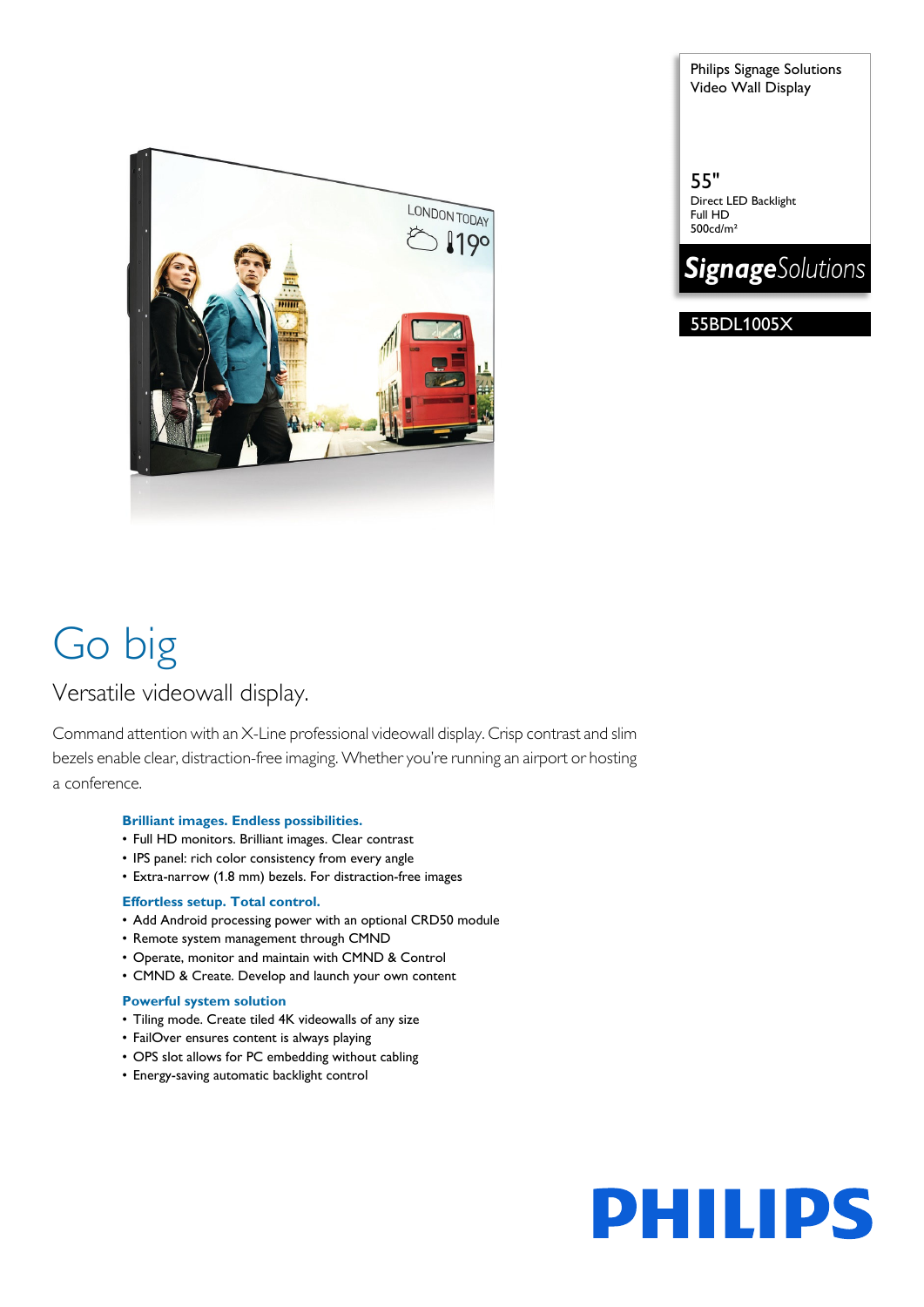### **Highlights**

#### **Tiling mode**

Connect two or more Philips professional displays to create a tiled videowall-without the need for external devices. A single player takes care of content, whether you have four screens or 40. 4K content is fully supported, and if you're showing that content on four screens you get the best possible dot-by-dot resolution.

#### **Optional CRD50 module**

Embed an Android System-on-Chip (SoC) in your Philips Professional Display. The optional CRD50 module is an OPS device that enables Android processing power without the need for cables. Simply slide into the OPS slot, which contains all the connections needed to run the module (including power supply).

#### **CMND**

Take control of your Philips Professional Display network. CMND lets you manage, update, maintain, and play via one easy-to-use interface. From installation to daily operation.

#### **CMND & Control**



Run your display network over a local (LAN) connection. CMND & Control allows you to perform vital functions like controlling inputs and monitoring display status. Whether you're in charge of one screen or 100.

#### **CMND & Create**



Take control of your content with CMND & Create. A drag-and-drop interface makes it simple to publish your own content-whether it's a daily specials board or branded corporate information. Preloaded templates and integrated widgets ensure your stills, text, and video will be up and running in no time.

#### **OPS slot**



Integrate a full-power PC or Android-powered CRD50 module directly into your Philips Professional Display. The OPS slot contains all the connections you need to run your slot-in solution, including a power supply.

**P** Ultra**Narrow**